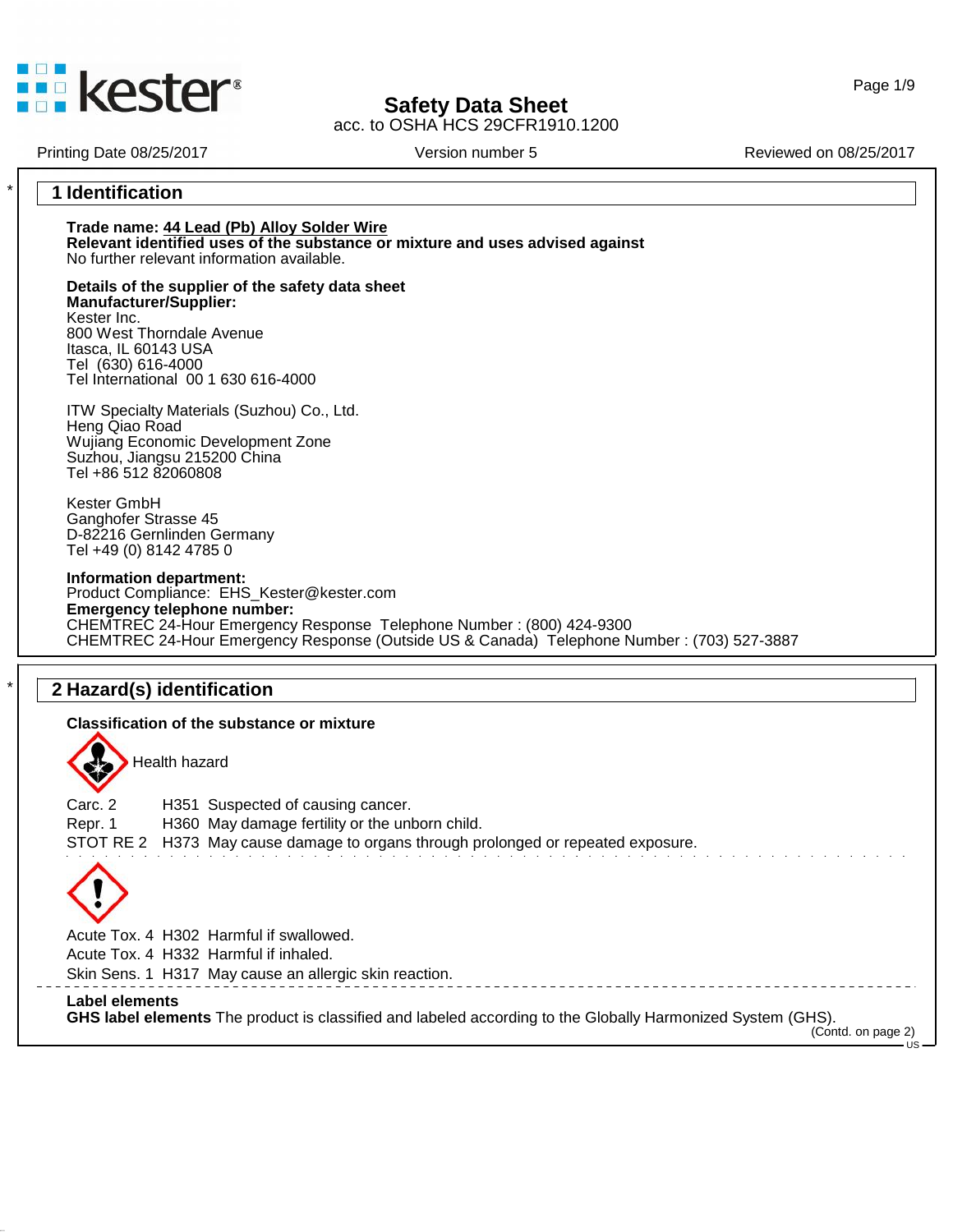

acc. to OSHA HCS 29CFR1910.1200

Printing Date 08/25/2017 **Version number 5** Reviewed on 08/25/2017

### **Trade name: 44 Lead (Pb) Alloy Solder Wire**



## \* **3 Composition/information on ingredients**

#### **Description:**

45.2.13

Mixture: consisting of the following components. Mixture of the substances listed below with nonhazardous additions.

(Contd. on page 3)US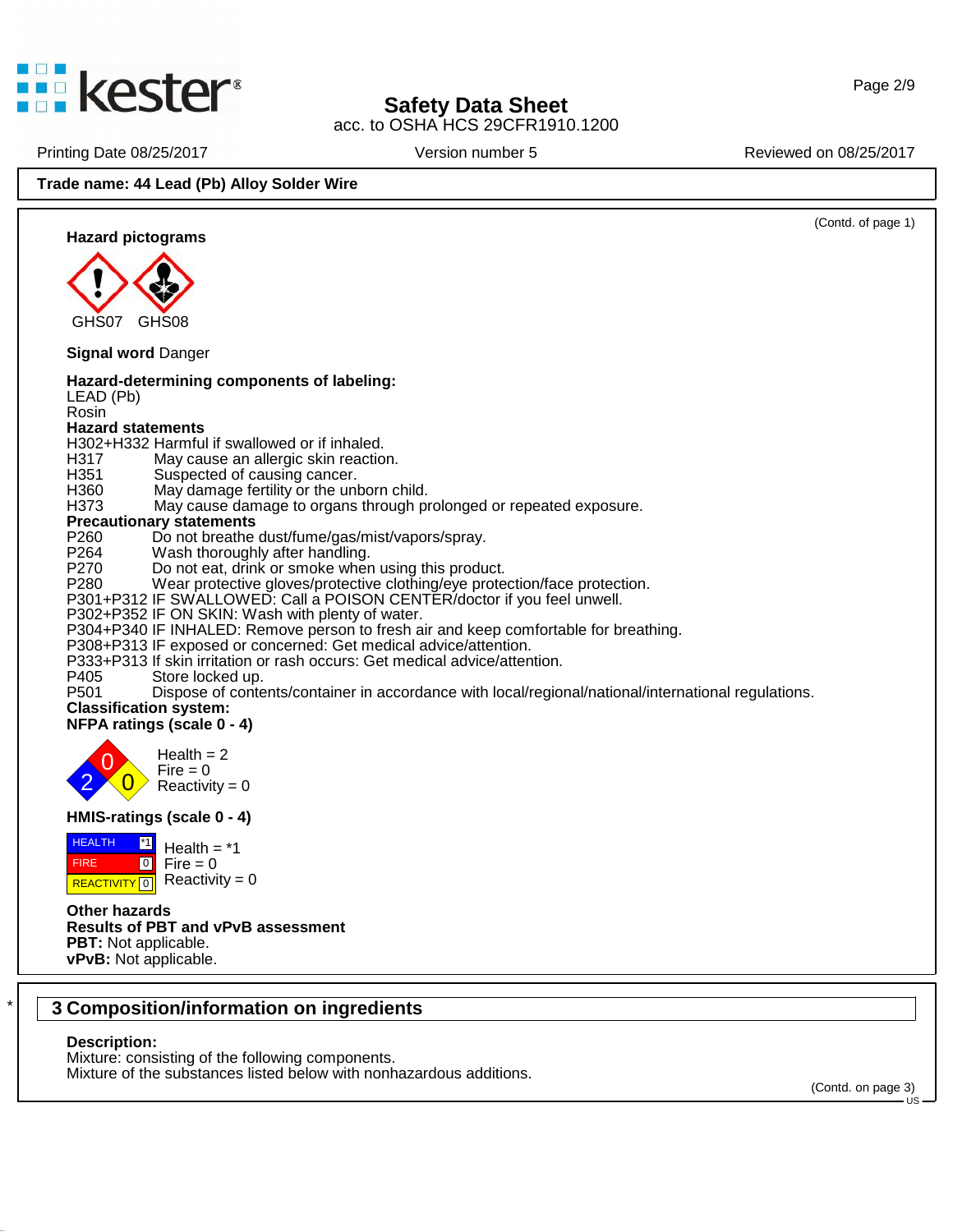

acc. to OSHA HCS 29CFR1910.1200

Printing Date 08/25/2017 **Version number 5** New Yors 2017 Reviewed on 08/25/2017

### **Trade name: 44 Lead (Pb) Alloy Solder Wire**

|                                |                                                                                                | (Contd. of page 2) |
|--------------------------------|------------------------------------------------------------------------------------------------|--------------------|
| CAS No.<br><b>Description</b>  |                                                                                                | % Range            |
| CAS: 7439-92-1 LEAD (Pb)       | ◆ Carc. 2, H351; Repr. 1B, H360; STOT RE 2, H373<br>  ◆ Acute Tox. 4, H302; Acute Tox. 4, H332 | $0 - 99%$          |
| CAS: 7440-31-5 TIN (Sn)        |                                                                                                | $0 - 90%$          |
| l Rosin<br><b>Trade Secret</b> | $\circ$ Skin Sens. 1, H317                                                                     | 1.0-3.0%           |

#### \* **4 First-aid measures**

#### **Description of first aid measures**

#### **General information:**

Symptoms of poisoning may even occur after several hours; therefore medical observation for at least 48 hours after the accident.

Follow general first aid procedures.

#### **After inhalation:**

In case of unconsciousness place patient stably in side position for transportation.

Supply fresh air. If required, provide artificial respiration. Keep patient warm. Consult doctor if symptoms persist.

Supply fresh air; consult doctor in case of complaints.

**After skin contact:** Immediately wash with water and soap and rinse thoroughly.

**After eye contact:** Rinse opened eye for several minutes under running water.

**After swallowing:** Seek immediate medical advice.

**Information for doctor:** 

**Most important symptoms and effects, both acute and delayed** No further relevant information available.

**Indication of any immediate medical attention and special treatment needed** No further relevant information available.

# \* **5 Fire-fighting measures**

**Extinguishing media Suitable extinguishing agents:** CO2, extinguishing powder or water spray. Fight larger fires with water spray or alcohol resistant foam. **Special hazards arising from the substance ormixture** In case of fire, the following can be released: Carbon monoxide (CO) **Advice for firefighters Protective equipment:** No special measures required.

## \* **6 Accidental release measures**

45.2.13

**Personal precautions, protective equipment and emergency procedures** Ensure adequate ventilation **Environmental precautions:** Do not allow to enter sewers/ surface or ground water. **Methods and material for containment and cleaning up:** Dispose contaminated material as waste according to item 13. Ensure adequate ventilation. **Reference to other sections** See Section 7 for information on safe handling. See Section 8 for information on personal protection equipment. See Section 13 for disposal information. **Protective Action Criteria for Chemicals PAC-1:** CAS: 7439-92-1 LEAD (Pb) 0.15 mg/m3 CAS: 7440-31-5 TIN (Sn) 6 mg/m3

(Contd. on page 4)

US —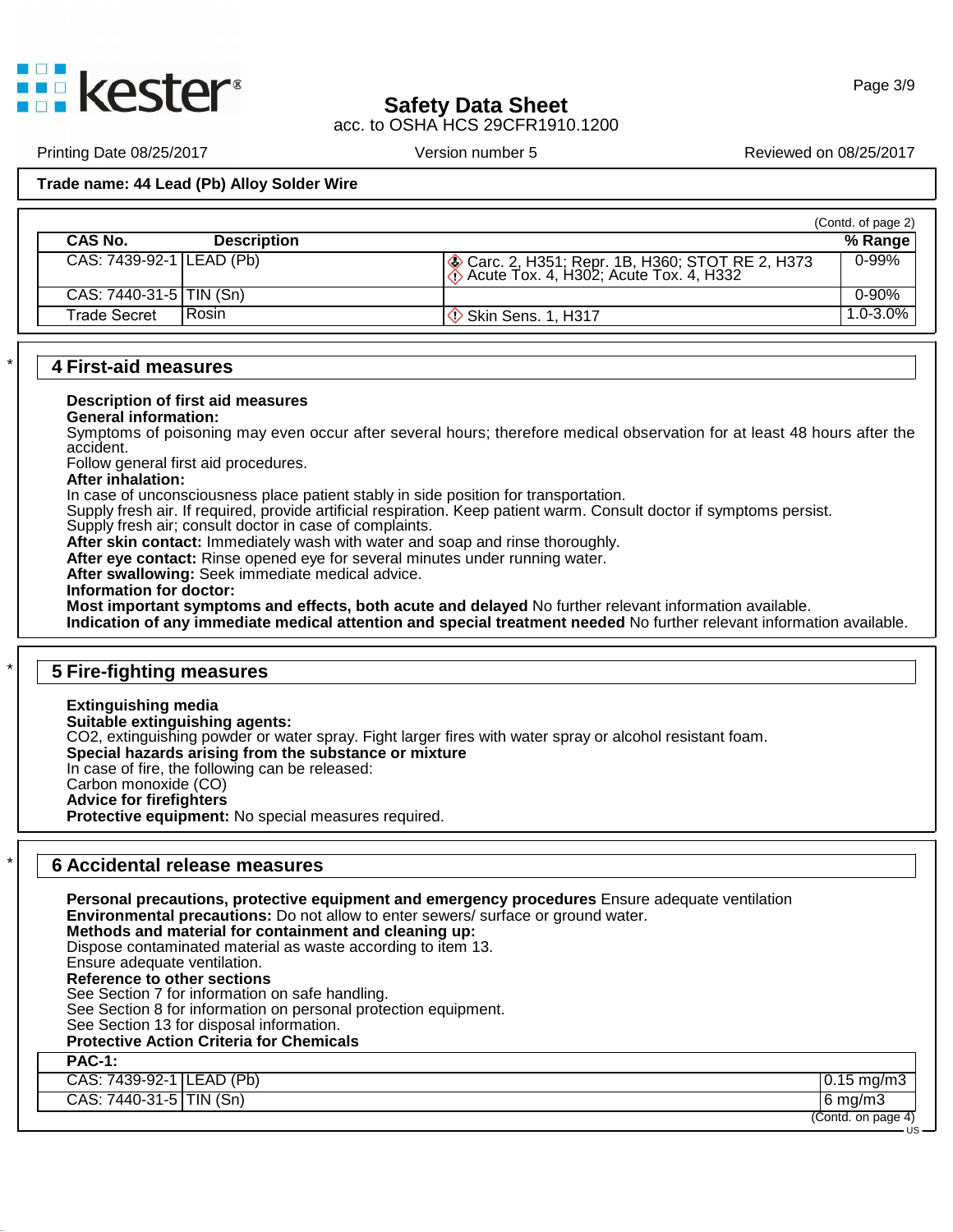

acc. to OSHA HCS 29CFR1910.1200

Printing Date 08/25/2017 **Version number 5** Reviewed on 08/25/2017

**Trade name: 44 Lead (Pb) Alloy Solder Wire**

| (Contd. of page 3) |
|--------------------|
| $72 \text{ mg/m3}$ |
|                    |
| $120$ mg/m3        |
| $67 \text{ mg/m}$  |
| 790 mg/m3          |
|                    |
| 700 mg/m3          |
| 400 mg/m3          |
| $1,500$ mg/m3      |
|                    |

### \* **7 Handling and storage**

**Handling:**

**Precautions for safe handling** Thorough dedusting.

**Information about protection against explosions and fires:** No special measures required.

**Conditions for safe storage, including any incompatibilities Storage: Requirements to be met by storerooms and receptacles:** Store in a cool location. **Information about storage in one common storage facility:** Not required. **Further information about storage conditions:** Keep receptacle tightly sealed. Store in dry conditions. Exposure to sulfur or to high humidity will tarnish solder surface. **Specific end use(s)** No further relevant information available.

# \* **8 Exposure controls/personal protection**

**Additional information about design of technical systems:** No further data; see item 7.

**Control parameters**

45.2.13

|       | Components with limit values that require monitoring at the workplace:                                                                                                     |
|-------|----------------------------------------------------------------------------------------------------------------------------------------------------------------------------|
|       | CAS: 7439-92-1 LEAD (Pb)                                                                                                                                                   |
|       | PEL   Long-term value: 0.05* mg/m <sup>3</sup><br>*see 29 CFR 1910.1025                                                                                                    |
|       | REL   Long-term value: 0.05* mg/m <sup>3</sup><br>*8-hr TWA ;See PocketGuide App.C                                                                                         |
|       | TLV Long-term value: $0.05*$ mg/m <sup>3</sup><br>*and inorganic compounds, as Pb; BEI                                                                                     |
|       | CAS: 7440-31-5 TIN (Sn)                                                                                                                                                    |
|       | PEL   Long-term value: 2 mg/m <sup>3</sup><br>metal                                                                                                                        |
|       | REL   Long-term value: 2 mg/m <sup>3</sup>                                                                                                                                 |
|       | TLV   Long-term value: 2 mg/m <sup>3</sup><br>metal                                                                                                                        |
| Rosin |                                                                                                                                                                            |
|       | TLV DSEN, RSEN, L                                                                                                                                                          |
|       | <b>Additional information:</b><br>PEL = Permissible Exposure Limit (OSHA)<br>TLV= Threshold Limit Value (ACGIH)<br>$\sqrt{2}$ and $\sqrt{2}$ and $\sqrt{2}$ and $\sqrt{2}$ |

(Contd. on page 5)US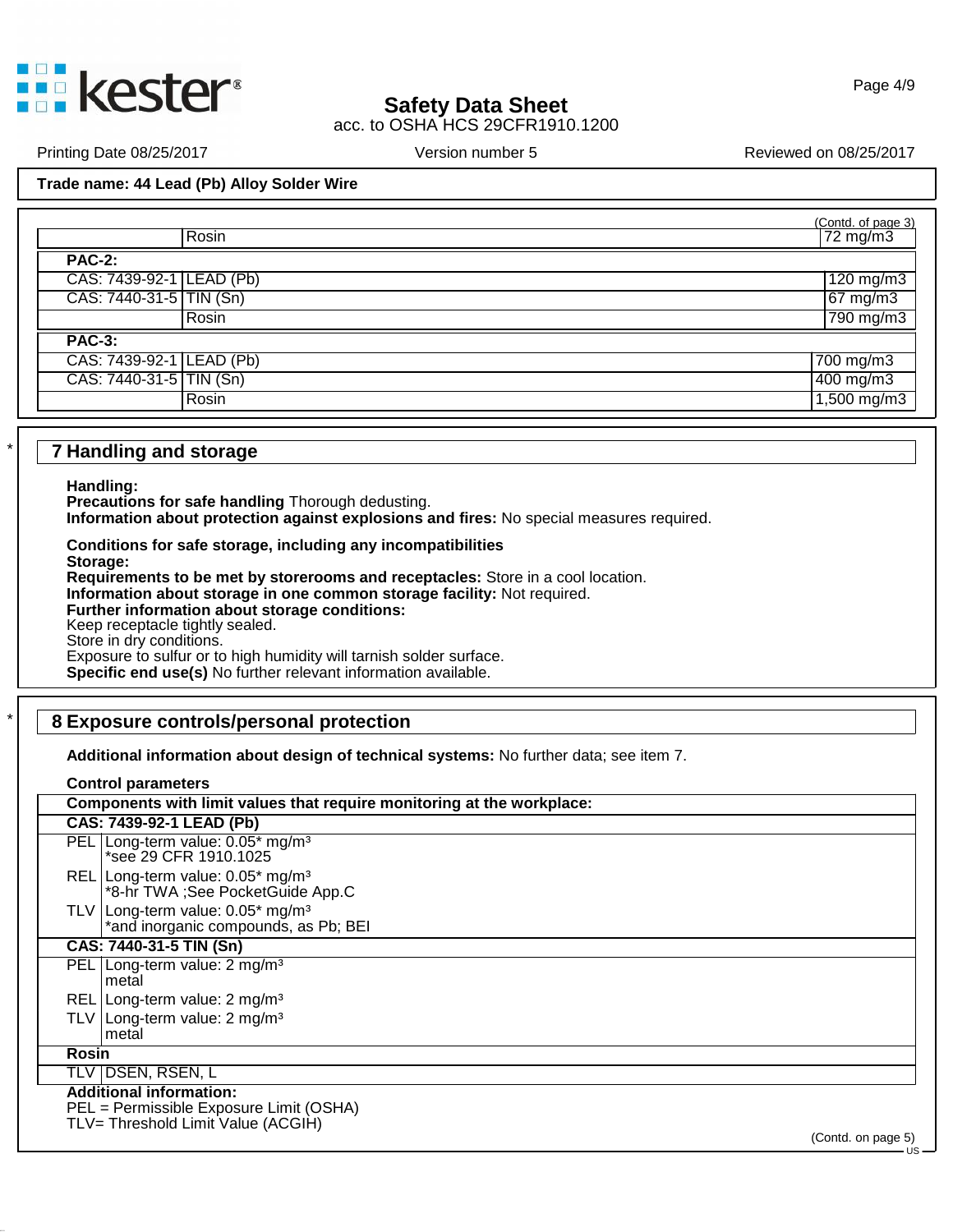

acc. to OSHA HCS 29CFR1910.1200

Printing Date 08/25/2017 **Version number 5** Reviewed on 08/25/2017

**Trade name: 44 Lead (Pb) Alloy Solder Wire**

(Contd. of page 4) OSHA= Occupational Safety and Health Administration ACGIH= American Conference of Governmental Industrial Hygienists **Exposure controls Personal protective equipment: General protective and hygienic measures:** The usual precautionary measures for handling chemicals should be followed. Keep away from foodstuffs, beverages and feed. Wash hands before breaks and at the end of work. **Breathing equipment:** When ventilation is not sufficient to remove fumes from the breathing zone, a safety approved respirator or self-contained breathing apparatus should be worn. Not necessary if room is well-ventilated. Use suitable respiratory protective device in case of insufficient ventilation. **Protection of hands:** Protective gloves **Material of gloves:** Nitrile rubber, NBR Natural rubber, NR **Penetration time of glove material:** The exact break through time has to be found out by the manufacturer of the protective gloves and has to be observed. **Eye protection:** Safety glasses \* **9 Physical and chemical properties Information on basic physical and chemical properties General Information Appearance:** Form: Solid **Color:** Silver grey<br> **Color:** Silver grey **Odor: pH-value:** Not applicable. **Change in condition Melting point/Melting range:** Undetermined. **Boiling point/Boiling range:** 1,740°C (33.8 °F) **Flash point:** Not applicable.

**Flammability (solid, gaseous):** Not determined.

**Auto igniting:** Product is not selfigniting.

45.2.13

**Danger of explosion:** Product does not present an explosion hazard.

**Vapor pressure:** Not applicable.

**Density at 20°C (68 °F):** 7g/cm³ (58.42 lbs/gal)

(Contd. on page 6)US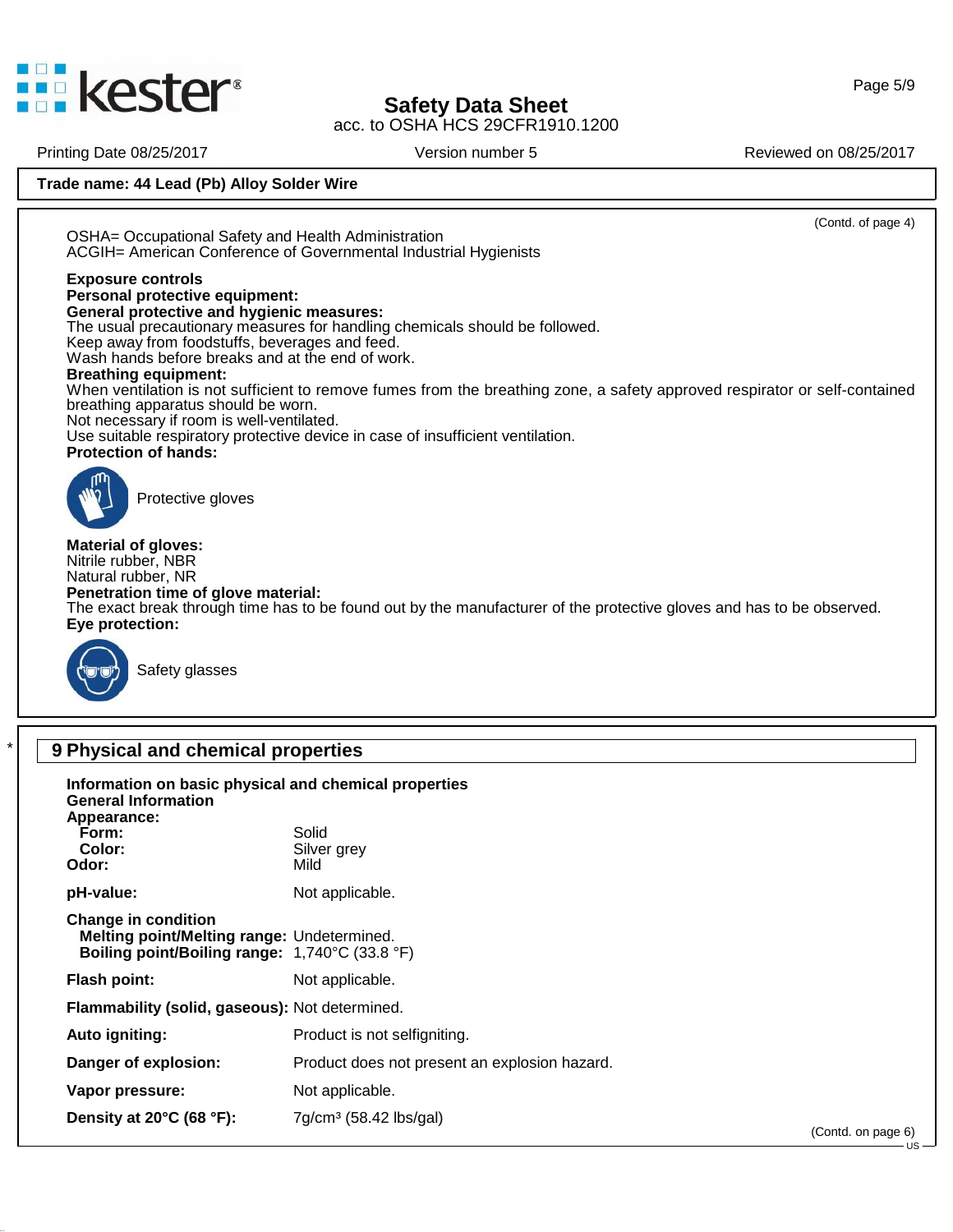

acc. to OSHA HCS 29CFR1910.1200

Printing Date 08/25/2017 **Version number 5** Reviewed on 08/25/2017

### **Trade name: 44 Lead (Pb) Alloy Solder Wire**

| Solubility in / Miscibility with<br>Water:<br>Insoluble.<br>Solvent content:<br><b>Organic solvents:</b><br>0.1%<br>99.9%<br>Solids content: | Vapor density | Not applicable. | (Contd. of page 5) |
|----------------------------------------------------------------------------------------------------------------------------------------------|---------------|-----------------|--------------------|
|                                                                                                                                              |               |                 |                    |
|                                                                                                                                              |               |                 |                    |
|                                                                                                                                              |               |                 |                    |

# \* **10 Stability and reactivity**

45.2.13

**Reactivity** No further relevant information available. **Chemical stability Thermal decomposition / conditions to be avoided:** No decomposition if used according to specifications. **Possibility of hazardous reactions** No dangerous reactions known. **Conditions to avoid** No further relevant information available. **Incompatible materials:** Strong acids, strong oxidizers. **Hazardous decomposition products:** Carbon monoxide and carbon dioxide When heated to soldering temperatures, the solvents are evaporated and rosin may be thermally degraded to liberate aliphatic aldehydes and acids.

## \* **11 Toxicological information Information on toxicological effects Acute toxicity: LD/LC50 values that are relevant for classification: CAS: 7439-92-1 LEAD (Pb)** Oral LD50 500 mg/kg (ATE) Inhalative  $|LC50/4 h|1.5 mg/l (ATE)$ **Primary irritant effect: on the skin:** Possible local irritation by contact with flux or fumes. **on the eye:** Irritating effect. Smoke during soldering can cause eye irritation. **through inhalation:** Flux fumes during soldering may cause irritation and damage of mucous membranes and respiratory system. **through ingestion:** May be harmful if swallowed. **Sensitization:** Sensitization possible through inhalation. **Additional toxicological information:** The product shows the following dangers according to internally approved calculation methods for preparations: Harmful **Carcinogenic categories**

| IARC (International Agency for Research on Cancer) |                    |
|----------------------------------------------------|--------------------|
| CAS: 7439-92-1 LEAD (Pb)                           | 2B                 |
| <b>NTP (National Toxicology Program)</b>           |                    |
| CAS: 7439-92-1 LEAD (Pb)                           |                    |
|                                                    | (Contd. on page 7) |
|                                                    |                    |

### Page 6/9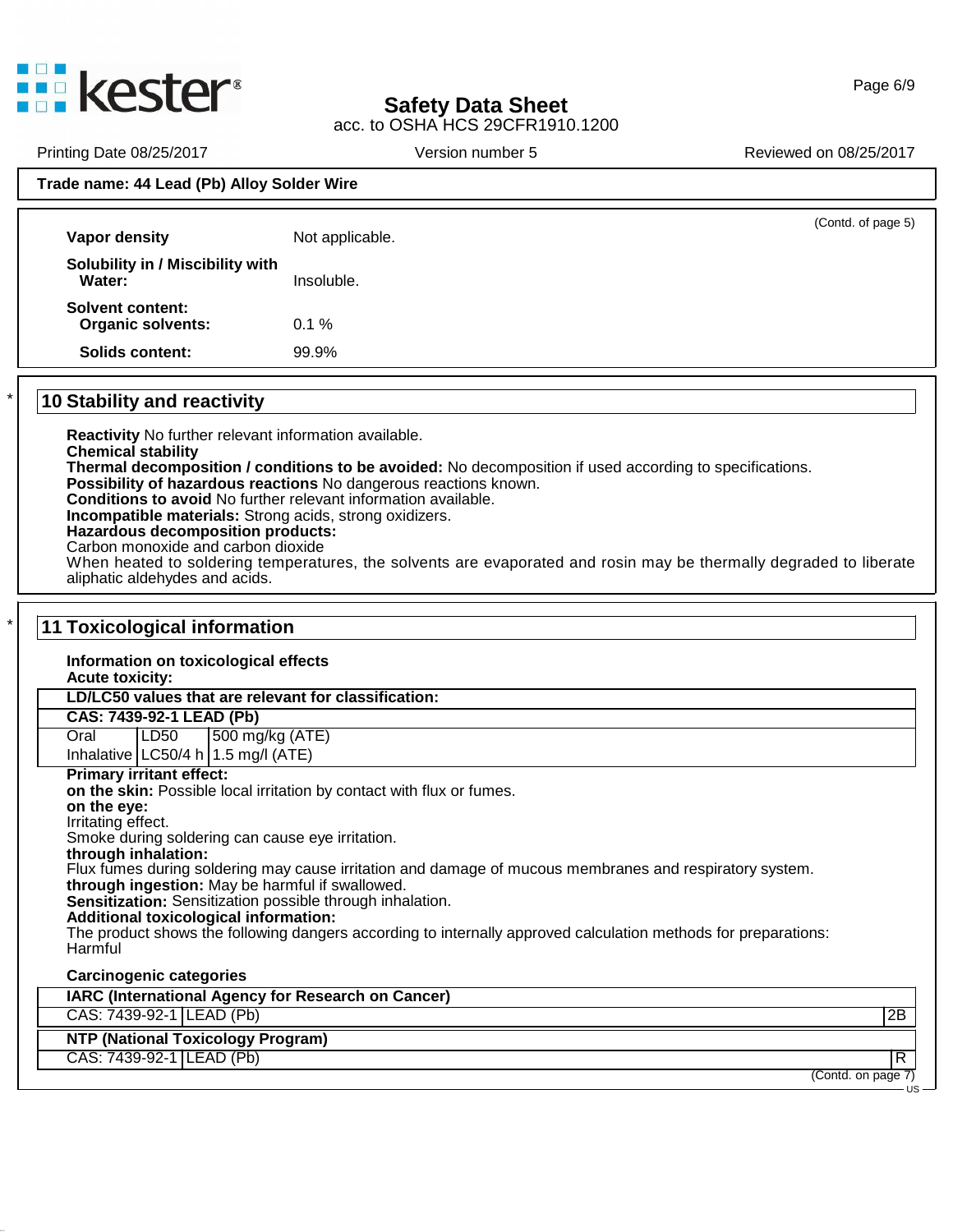

acc. to OSHA HCS 29CFR1910.1200

Page 7/9

(Contd. of page 6)

Printing Date 08/25/2017 **Version number 5** New York Reviewed on 08/25/2017

**Trade name: 44 Lead (Pb) Alloy Solder Wire**

**OSHA-Ca (Occupational Safety & Health Administration)**

None of the ingredients is listed.

# \* **12 Ecological information**

#### **Toxicity**

**Aquatic toxicity:** No further relevant information available. **Additional ecological information: General notes:** Do not allow undiluted product or large quantities of it to reach ground water, water course or sewage system.

Danger to drinking water if even small quantities leak into the ground. The product contains heavy metals. Avoid transfer into the environment. Specific preliminary treatments are necessary

**Results of PBT and vPvB assessment**

**PBT:** Not applicable.

# **vPvB:** Not applicable.

### \* **13 Disposal considerations**

### **Waste treatment methods**

#### **Recommendation:**

Disposal must be made according to official regulations. Must not be disposed of together with household garbage. Do not allow product to reach sewage system.

### **Uncleaned packagings:**

**Recommendation:** Disposal must be made according to official regulations.

## \* **14 Transport information**

45.2.13

| UN-Number<br>DOT, ADR, ADN, IMDG, IATA<br>UN proper shipping name<br>DOT, ADR, ADN<br><b>IMDG, IATA</b>                                                                                                                 | Not applicable<br>Not applicable<br>Not applicable<br>Not regulated              |  |
|-------------------------------------------------------------------------------------------------------------------------------------------------------------------------------------------------------------------------|----------------------------------------------------------------------------------|--|
| Transport hazard class(es)                                                                                                                                                                                              |                                                                                  |  |
| DOT, ADR, ADN, IMDG, IATA<br>Class<br><b>Packing group</b><br>DOT, IMDG, IATA<br><b>Marine pollutant:</b><br>Special precautions for user<br>Transport in bulk according to Annex II of MARPOL73/78<br>and the IBC Code | Not applicable<br>Not applicable<br>No<br>Not applicable.<br>Not applicable.     |  |
| Transport/Additional information:<br><b>UN "Model Regulation":</b>                                                                                                                                                      | Not dangerous according to the above specifications.<br>Not applicable<br>$US -$ |  |

(Contd. on page 8)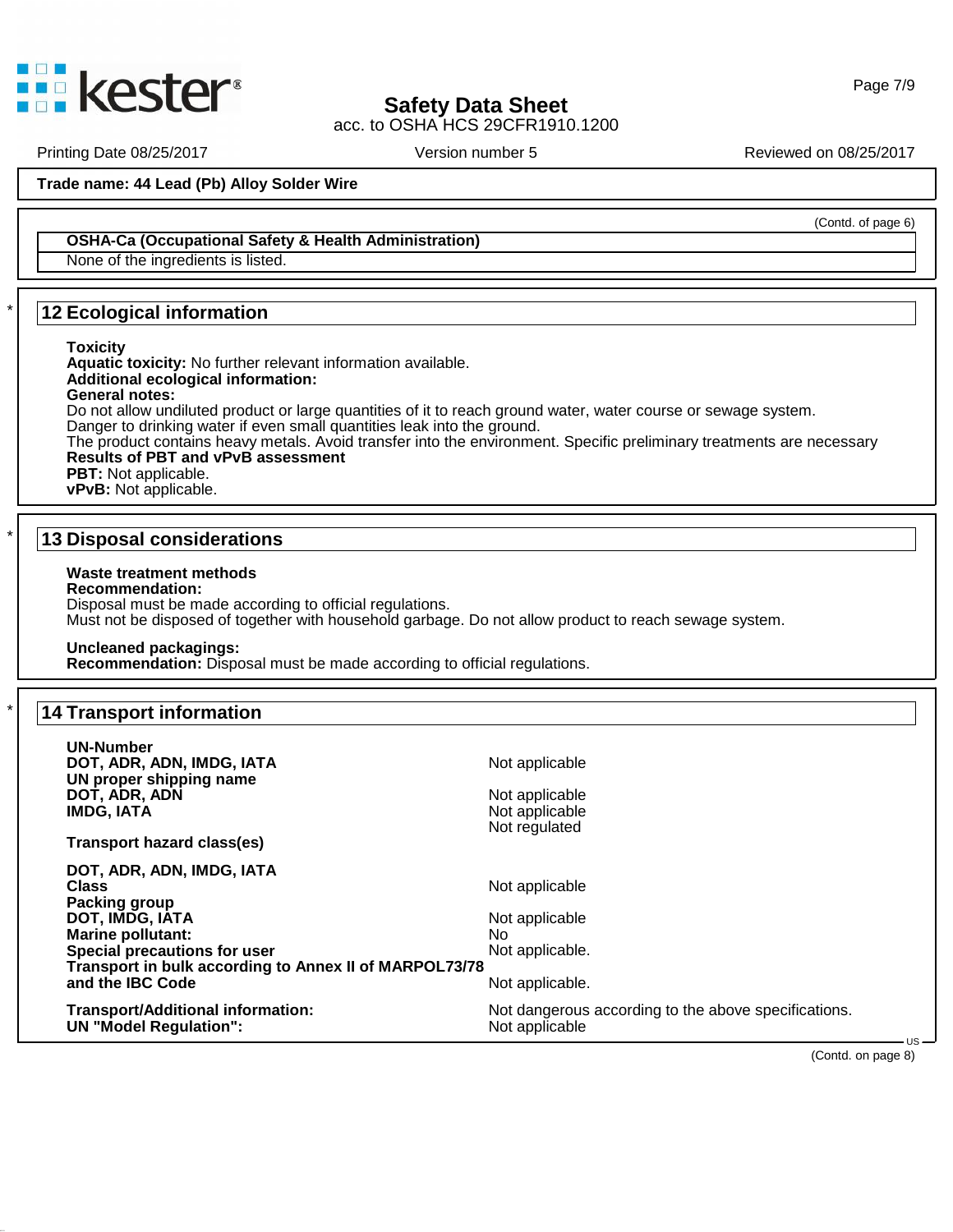

acc. to OSHA HCS 29CFR1910.1200

Printing Date 08/25/2017 **Version number 5** New Yors 2017 Reviewed on 08/25/2017

**Trade name: 44 Lead (Pb) Alloy Solder Wire**

(Contd. of page 7)

# \* **15 Regulatory information**

**Safety, health and environmental regulations/legislation specific for the substance or mixture**

All ingredients are listed on the following Government Inventories:

China: Inventory of Existing Chemical Substances in China (IECSC)<br>Korea: Korea Existing Chemicals List (ECL)

Korea: Korea Existing Chemicals List (ECL)<br>Europe: European Inventory of Existing Comr Europe: European Inventory of Existing Commercial Chemical Substances (EINECS)<br>Japan: Inventory of Existing and New Chemical Substances (ENCS)

- Inventory of Existing and New Chemical Substances (ENCS)
- Philippines: Philippine Inventory of Chemicals and Chemical Substances (PICCS)

USA: TSCA (Toxic Substances Control Act) TSCA Inventory of Chemical Substances \_\_\_\_\_\_\_\_\_\_\_\_\_\_\_\_\_\_\_\_\_\_\_\_\_\_\_\_\_\_\_\_\_\_\_\_\_\_\_\_\_\_\_\_\_\_\_\_\_\_\_\_\_\_\_\_\_\_\_\_\_\_\_\_\_\_\_\_\_\_\_\_\_\_\_\_\_\_\_\_\_\_\_\_\_\_\_

**USA** The following information relates to product regulation specific to the USA.

#### **SARA (Superfund Amendments and Reauthorization Act)**

**Section 355 (extremely hazardous substances):**

None of the ingredient is listed.

### **Section 313 (Specific toxic chemical listings):**

CAS: 7439-92-1 LEAD (Pb)

#### **California Proposition 65**

**Chemicals known to cause cancer:**

WARNING: This product contains a chemical(s) known to the State of California to cause cancer.

#### LEAD (Pb)

#### **Chemicals known to cause reproductive toxicity:**

WARNING: This product contains a chemical(s) known to the State of California to cause birth defects and/or other reproductive harm.

LEAD (Pb)

| <b>Carcinogenic categories</b>                                   |                 |  |
|------------------------------------------------------------------|-----------------|--|
| <b>EPA (Environmental Protection Agency)</b>                     |                 |  |
| CAS: 7439-92-1 LEAD (Pb)                                         | IB <sub>2</sub> |  |
| NIOSH-Ca (National Institute for Occupational Safety and Health) |                 |  |
| None of the ingredients is listed.                               |                 |  |

#### **CANADA:**

45.2.13

Workplace Hazardous Materials Identification (WHMIS):

This product has been classified in accordance with the hazard criteria of the Canadian Controlled Products Regulation (CPR) and the Safety Data Sheet (SDS) contains all of the information required by the CPR.

**GHS label elements** The product is classified and labeled according to the Globally Harmonized System (GHS). **Hazard pictograms**



**Signal word** Danger

**Hazard-determining components of labeling:** LEAD (Pb) Rosin **Hazard statements** H302+H332 Harmful if swallowed or if inhaled.